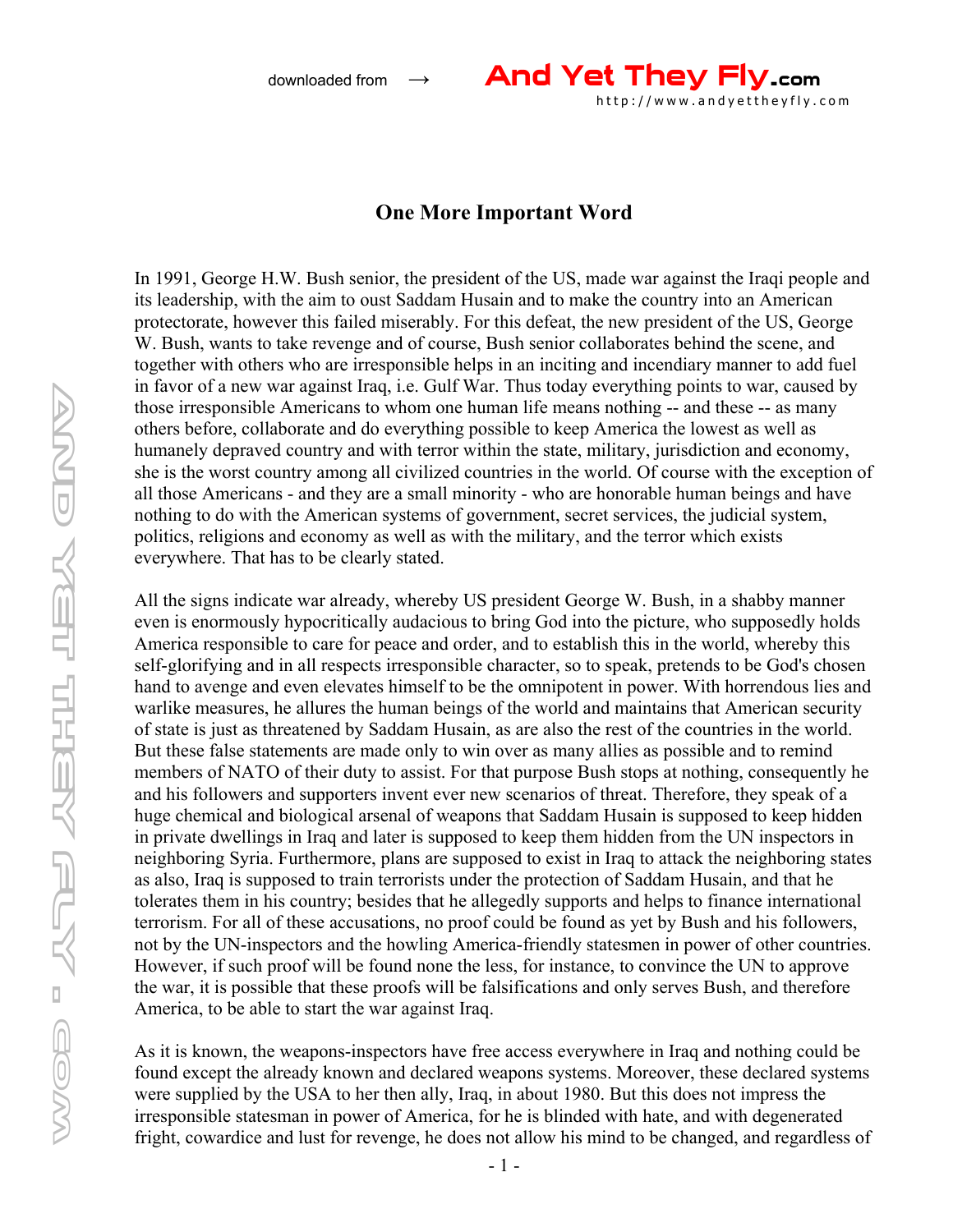

all world-wide protests against him and his politics of inciting war, he pushes on with his insaneness. Even in the USA, many voices are heard. However, Bush ignores these as he ignores the high amount of dead that are to be expected in Bush's war against the countries classified by him as evil. The US president is not able to recognize that through his insanity, the Third World War can be conjured up due to his stupidity, his hatred, as well as by his irresponsibility, fright, cowardice, craving for power, self-glorification, arrogance, craving for revenge and in elevating himself to God. Moreover the reason exists that a war is a possibility for the US military to be able to test the newest American super modern weapons and furthermore to step up the American armament industry and therefore result in immense profit for the USA and eliminate a large amount of unemployment. The case was similar in 1945, when Hiroshima and Nagasaki were leveled with atomic bombs: This was an undertaking that was prepared for five years, and through this, the Japanese were practically forced by the USA to bomb Pearl Harbor, which then enabled the Americans to retaliate in the form of the atomic bombing, and gave America the opportunity to execute an effectual test of a nuclear bomb attack. To this day, this fact has been kept a secret to the American people, and to the rest of the world.

But there is the oil. Iraq is one of the world's biggest oil-producers; this is a fact. And, America is largely dependent on crude oil from other countries as her own reserves are small. One of the reasons for Bush and America to make war on Iraq and to overthrow Saddam Husain is to secure access to one of the biggest oil wells of the world. And America will go to any length to reach her aim, using the assistance of Iraqi politicians in exile and collaborators in Iraq, who can always be found and are prepared to collaborate with America for their own purpose to form a democratic government of their own - which is doubtful - in order to rule in an evil and irresponsible manner in the end. They get their instructions to achieve just that, respectively from the American Ambassador, the American Secret Service or directly from Washington. And really the craving of Bush and America for war with Iraq has neither to do with the establishing of democracy nor establishing human rights. North Korea proves this alone, by ordering the UN-controllers to leave the country and in North Korea's continuation of a nuclear weapons-program. Fortunately for the North Koreans, the USA answers with diplomacy (still), for North Korea has no oil fields and no other important raw materials worthwhile for Bush and America to seize by measures of war and to bring the country under her protection.

Great dangers lie hidden in George Bush's appeal to NATO Partners in participating in an irresponsible and criminal war against Iraq or other similar degenerated adventures and operations. Should irresponsible statesmen in power - i.e. from Europe and the European Union - agree to participate in the criminal machinations of war by Bush and America, the consequences will be horrendous for Europe. Even the Third World War could develop in the end and screaming and howling misery and terror will be brought upon the whole earth.

And I Billy, a Swiss have to say: For many years many politicians and citizens of Switzerland flirt to join the EU and NATO, and these citizens should imagine what the present situation means for Switzerland if she really becomes a NATO-member. America and NATO would find it just right that Swiss men would have to die for an irresponsible and criminal war in the interest of America's greed for power and control of the world. And the same would happen to our children and grandchildren. The entry into the UN alone cracks the neutrality of Switzerland because in times of threats of war, as at present, she is a contributory voice in determining that a war has to take